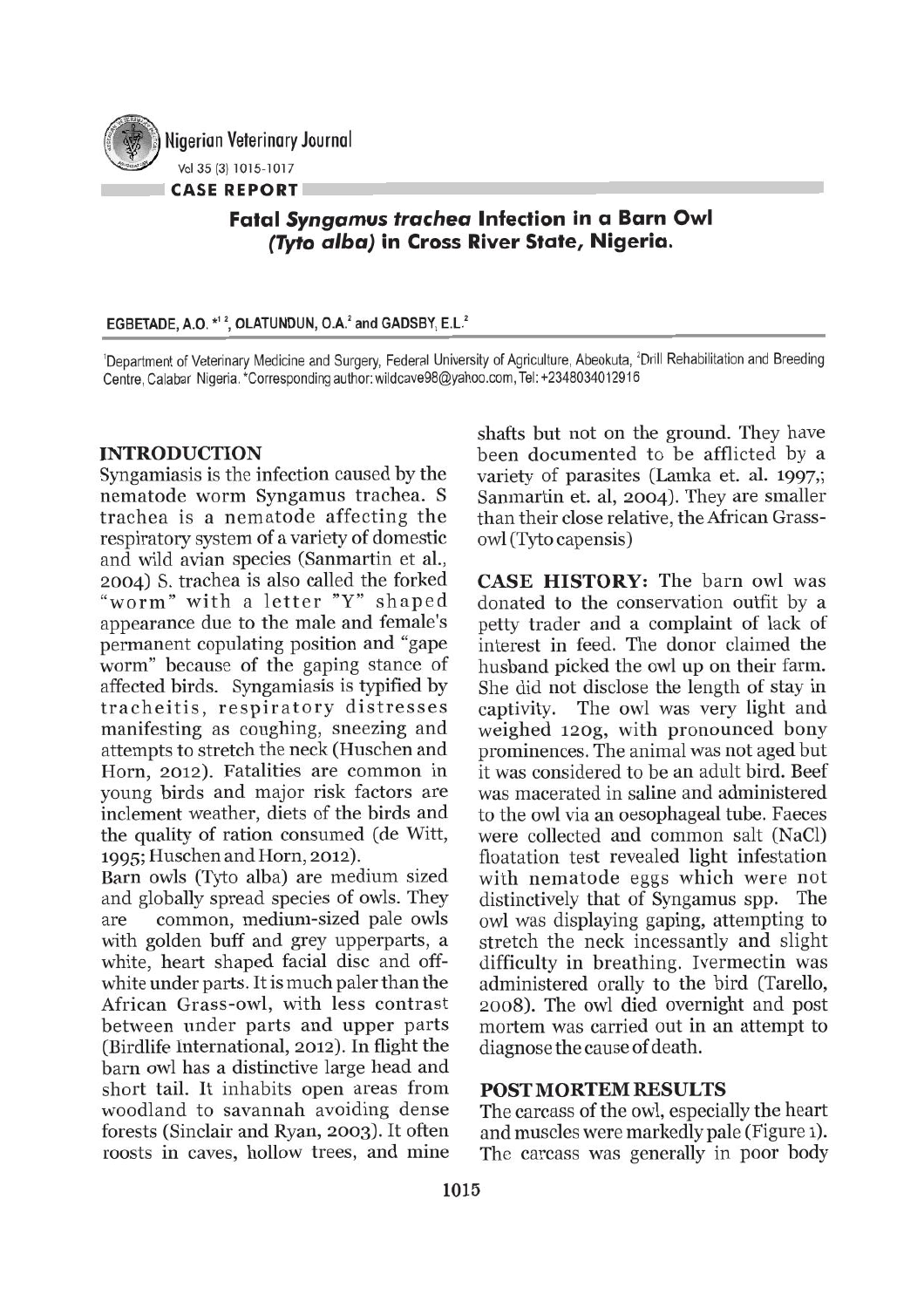

Figure 1: Owl carcass showing pale heart and viscera



Figure 2: *Syngamus trachea* within the trachea lumen



Figure 3: Engorged Syngamus trachea removed from the trachea of barn owl at postmortem

(Figure 2).On slitting through the trachea, ecchymotic haemorrhages were evident. There were eight live fully engorged nematodes, Syngamus trachea in the lumen of the trachea (Figure 2).The 'Y' shaped worms in permanent copulating position measured 10-12mm length. The owl was observed to be a male with well developed testes in the abdominal cavity.

A simple floatation test on the faecal sample collected at post mortem revealed ova which are however not operculate. The lungs, pro-ventriculus and intestines were devoid of adult forms of any parasite.

### DISCUSSION

Syngamiasis is the infestation of avian respiratory system with *Syngamus trachea* and is noted to be widespread in Africa and Asia (Sanmartin, 2004). Limited documented report of Syngamiasis in wild birds in Africa does not however support this level of spread. Pathogenicity of S. trachea is severe (Subramanian, 2003) with profound loss of muscle mass (deWitt, 1995) and massive mortalities (Huschen and Horn 2012) having been recorded in birds. The trachea is the predilection site for the adult worms (Welte and Kirkpatrick 1986).

The bird came in with extreme cachexia but the length of stay with the donor was not established. It is possible that the owl was picked easily because of an existing disease condition. However it is worthy of note, that the owl might have been neglected in captivity due to anecdotal beliefs and attachments of evil and negative spiritual connotation about owls in Nigeria. Starvation therefore is considered as a major contributory factor to the death of the barn owl. Infection in birds is mainly via ingestion of the transport invertebrate host (Cole, 1999) either directly or indirectly by preying on animals. Barn owls may opt for invertebrate preys in instances of food scarcity. Moderate Syngamus